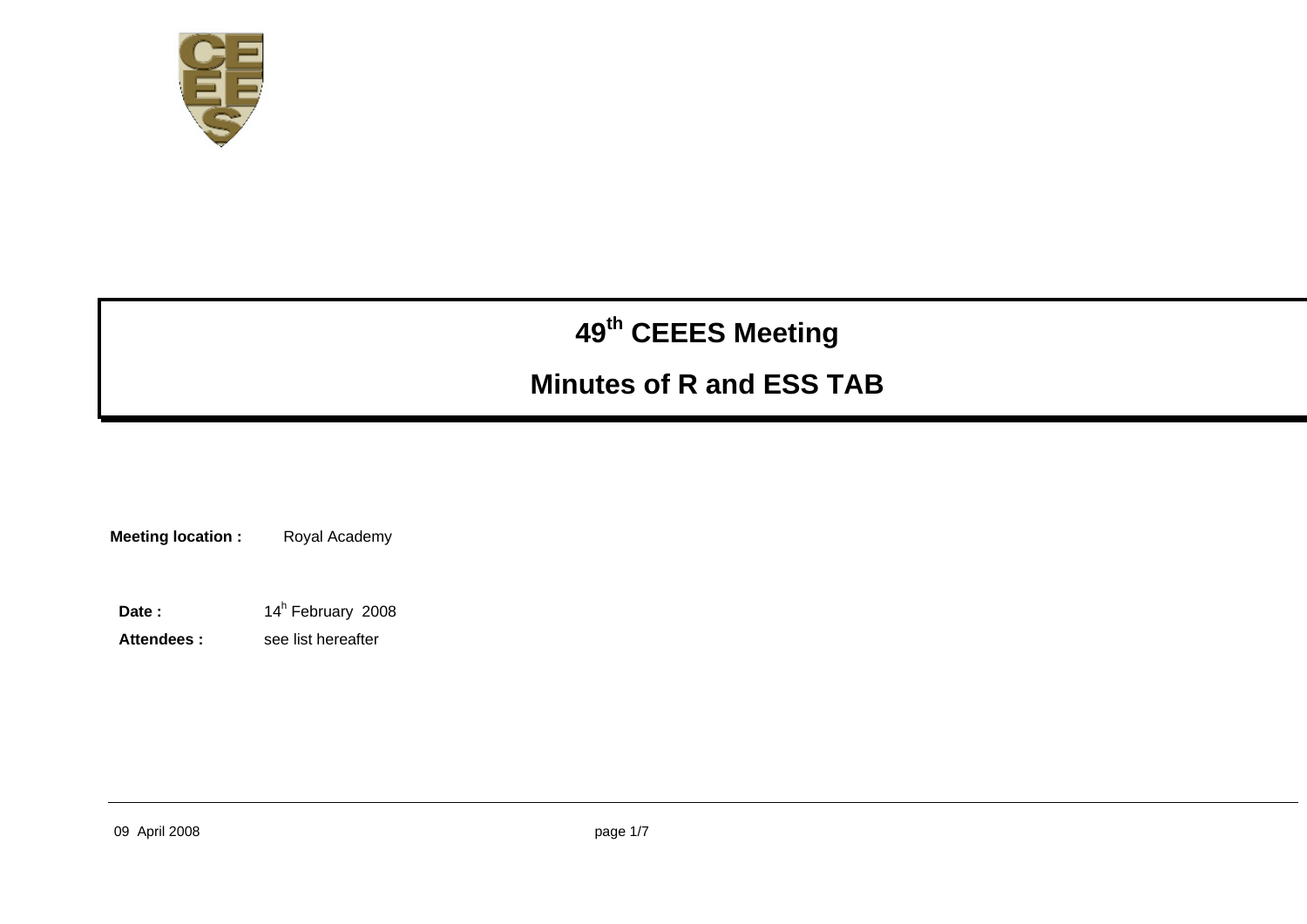

| <b>Name</b>        | ⊿ st  | <b>Company/Society</b>                 | phone             | fax               | email                           |
|--------------------|-------|----------------------------------------|-------------------|-------------------|---------------------------------|
|                    | name  |                                        |                   |                   |                                 |
| <b>GRZESKOWIAK</b> | Henri | <b>HG Consultant /ASTE</b>             | +33 1 34 88 35 23 | +33 1 34 88 34 75 | henri@grzeskowiak.net           |
| <b>PALMEN</b>      | Helge | <b>VTT Industrial Systems</b><br>/SEEF | +358 9 456 56 31  | +358 9 456 7042   | Helge.Palmen@vtt.fi             |
| <b>ROOSSIEN</b>    | Harry | <b>SONY ERICSSON</b>                   |                   |                   | Harry.roossien@sonyericsson.com |
| <b>WEETCH</b>      | Colin | e2v Technologies/SEE                   | + 44 1245 453654  |                   | colin.weetch@e2v.com            |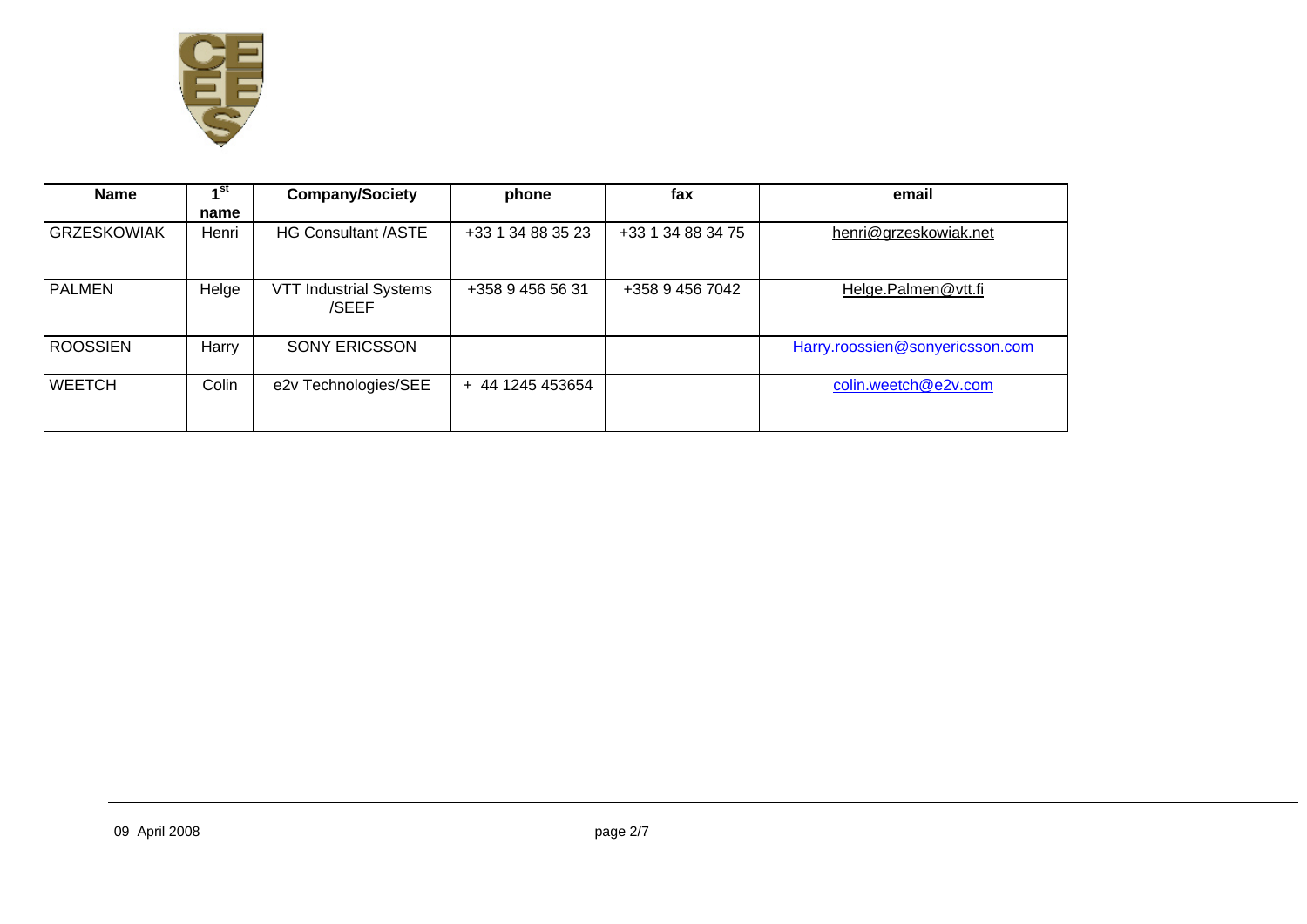

#### **1 - ADOPTION OF THE 47rd CONGRESS R&ESS MEETING MINUTES**

The minutes are adopted.

#### **2 - Apologies FOR ABSENCES**

Michel Holy is apologized.

#### **3 – Report**

The actions concerning the draft of the draft entitled " For a mature product since the beginning of deployment" are :

- Harry Roosien will pass through the text of the § " Highly accelerated tests" . If the content isn't able to integrate the robustness tests he described during the meeting then he will propose a new § "Robustness tests" . Otherwise, he will modify and/or complete the existing one (are carrying within their company robustness testing : for example with drop testing, they increase the height of the free fall till the product fails. In vibration test , they increase the grms level by steps till the product fails.)

Harry has presented the methodology applied in his company. See graph on next page

- Colin has submitted his proposal for RGT, that has been passed through during the meeting. He will contact Vip Patel ( MBDA / UK) to see if Vip has the possibility to furnish a draft on Reliability Demonstration Test and on Production Reliability Demonstration Test .
- acceptance tests : Henri will propose a text.
- Qualification tests : last attempt will be made with Michel Holy. Otherwise , Henri will write a proposal.
- Life Duration : Colin will submit a proposal
- Each member of the TAB will provide a list of sites dedicated or related to the subjects of the draft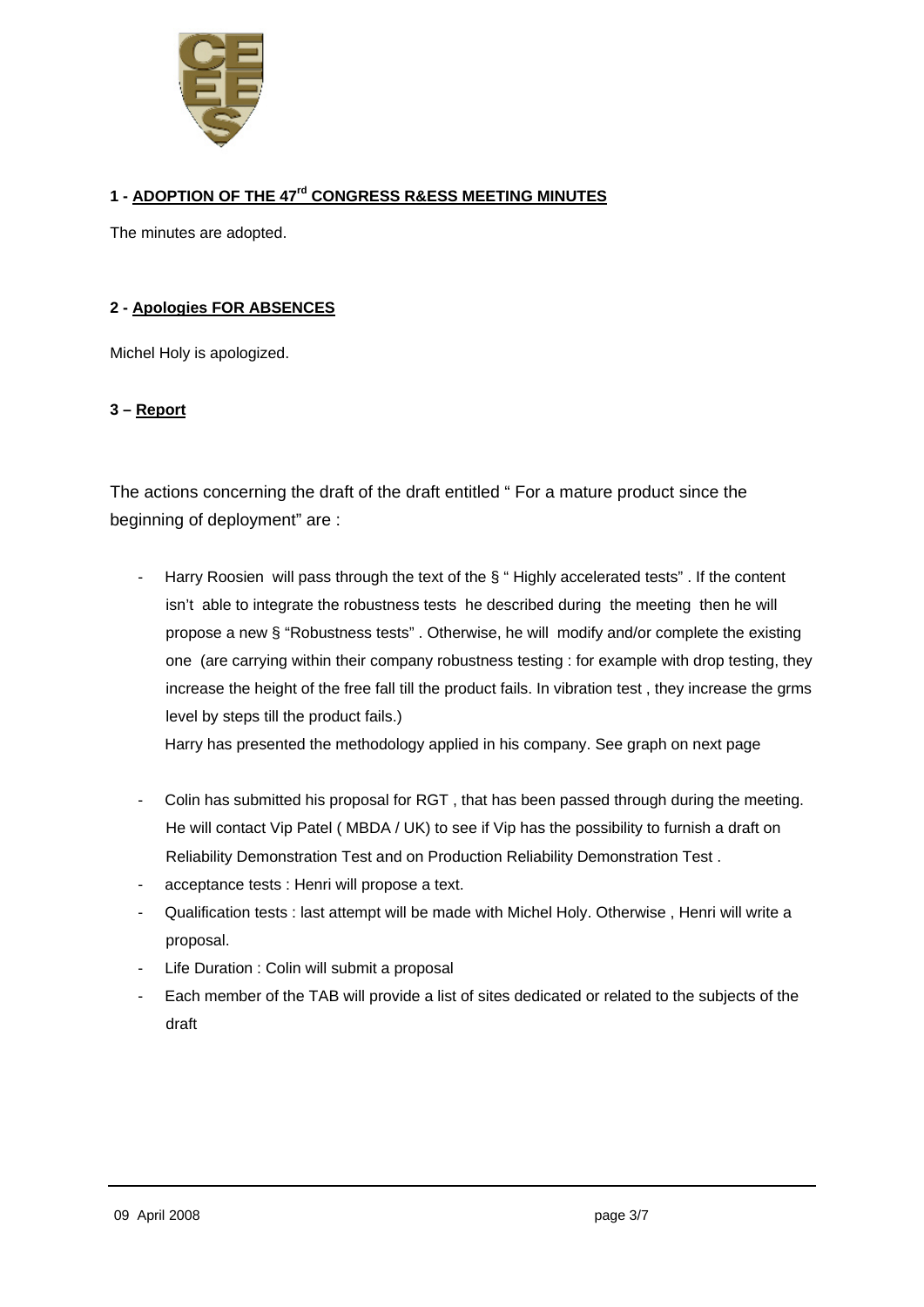

Based on market requirement



 Validation is made against the market requirements Verfication is made against the technical requirement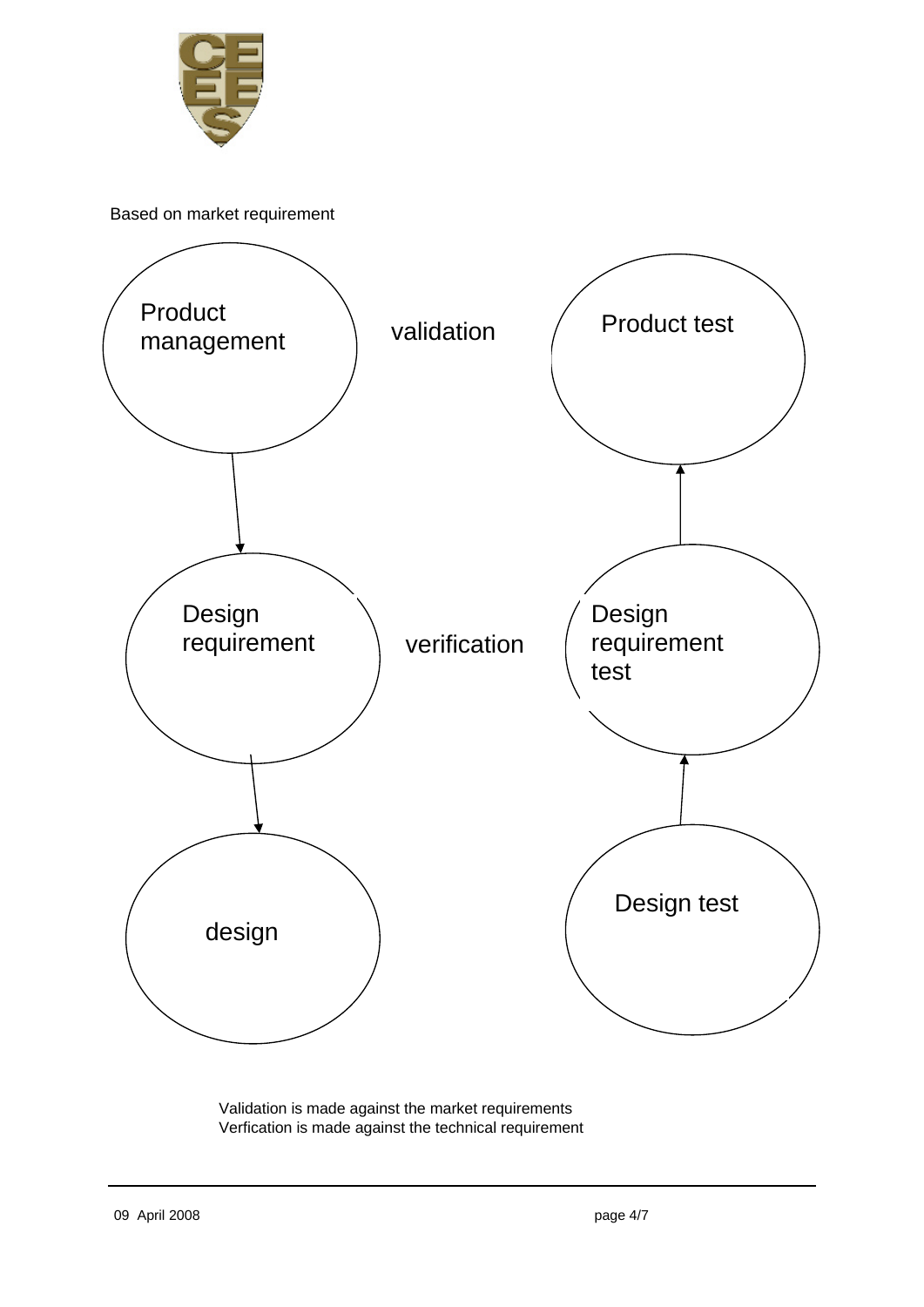

Summary of action related to the draft :

| Type of test                                  | In charge of  |                        |  |
|-----------------------------------------------|---------------|------------------------|--|
| feasability, design aid                       | Colin         | Done                   |  |
| Development test                              | Michel        | Done                   |  |
| Reliability growth test (RGT)                 | Colin         | Done                   |  |
| Higly accelerated tests                       | Henri         | Done                   |  |
| Accelerated tests                             | Helge         | Done                   |  |
| Qualification                                 | <b>Michel</b> | If not, Henri          |  |
| <b>Reliability demonstration</b>              | Colin         | With help of Vip Patel |  |
| <b>ESS including HASS</b>                     | Henri         | To be validated        |  |
| Acceptance test                               | Henri         |                        |  |
| Production reliability acceptance test (PRAT) | Colin         | With help of Vip Patel |  |
| Pre production (zero production)              | cancelled     |                        |  |
| Life duration                                 | Colin         |                        |  |
| Verification (validation)                     | cancelled     |                        |  |

Time schedule :

- Submission to SEE R and ESS WG : beginning of April
- End of June:
	- o the document is given to Dave Richads for taking care to put the document in its final format
	- o The draft is sent to the virtual list of members ( to be completed if necessary by the TAB R&ESS members )
- Completion of the final document : beginning of September
- Distribution of one exemplary of the document to the CEEES delegates at next Helsinki meeting

-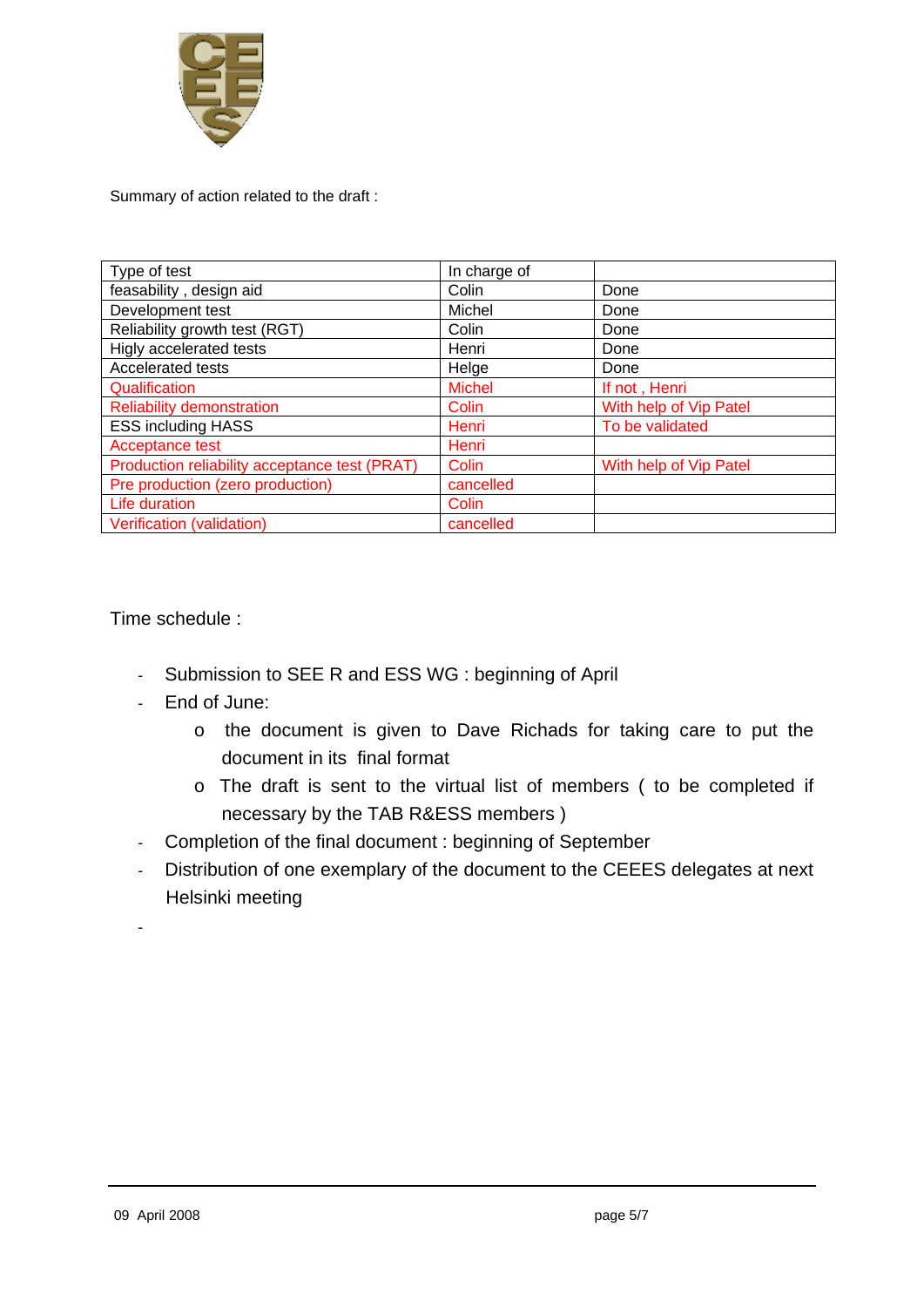

### **6- TOUR OF TABLE**

- future orientations
	- o Harry Roossien
		- **Deepen certain aspects such as robustness testing**
	- o Helge
		- **IF** Is willing to Accelerated testing Physical models Statistical approaches Design of experiments
	- o Henri :
		- **Low resources in the TAB : only 4 participants this time**
		- **Involve more national bodies : extend to the national R&ESS the** virtual group
		- **Promote some chosen national documents to become basis for** CEEES RP. Exemple : aggravated screening document of ASTE.